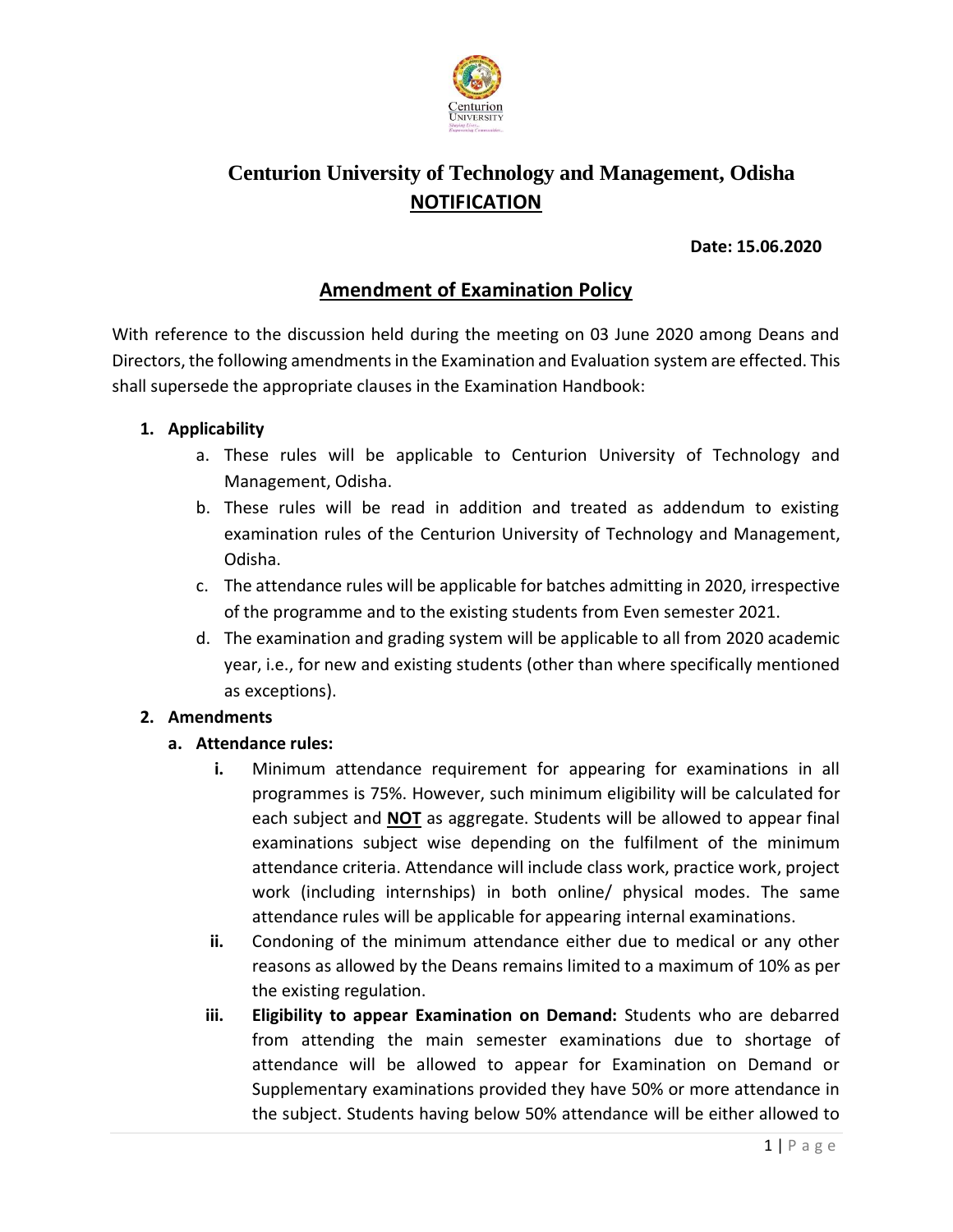drop the course (if it is not core) or will be asked to re-register for the course again and attend classes. The attendance rule will apply in case of reregistration and as such will be treated as a new registration.

## **b. Examination reforms:**

- i. The courses having theory components will have **ONLY TWO MID-TERM** (earlier known as internal) examinations w.e.f. 2020 academic year. One will be online examination and another will be a presentation. Both these examinations will be conducted and evaluated centrally by the QA cell. The topics for the presentation will be from the syllabus and will be given one week in advance to students by the teaching faculty. The external assessor who will be assessing the presentations will be responsible for the marks. A rubric to assess presentations will be provided. Each student will be given 5 minutes for presentation and 5 minutes for questions by the external assessor. **The overall marks obtained will be average of both internals.**
- ii. Practice component assessments will be **50% by the faculty** who is teaching the course and **50% by the external assessor** who will be assigned by the QA cell. This is same as present policy.
- iii. The Project component assessments for the core courses will have at least two presentations. The project will be assigned by the teaching faculty. Final presentation will be in front of the external assessor and the **weightage is 50% each**, as is the present case.
- **iv.** However, there will be **three presentations in case of DOMAIN PROJECTS**. The presentations will have external evaluators to be appointed by the QA cell in consultation with the Deans. The subject teacher and external evaluator will be responsible to evaluate for 50% of the score each. **The final project mark will be an AVERAGE of the 3 presentations.**
- v. The evaluation of domain tracks will follow the individual policies of theory, practice and project evaluations. The pass mark shall be as per present policy for the school.

## **c. Grading System**

i. The GPA for the mixed courses (T-P-P mode) will be a weighted average of the individual marks obtained in a component weighted by the credit of the component. So the GPA = (Wt\*marks of theory + Wp\*marks of practice + Wpr\*marks of project)/ (Wt+Wp+Wpr)\*100. Here W stands for credit weight. All components will be individually evaluated for 100 marks.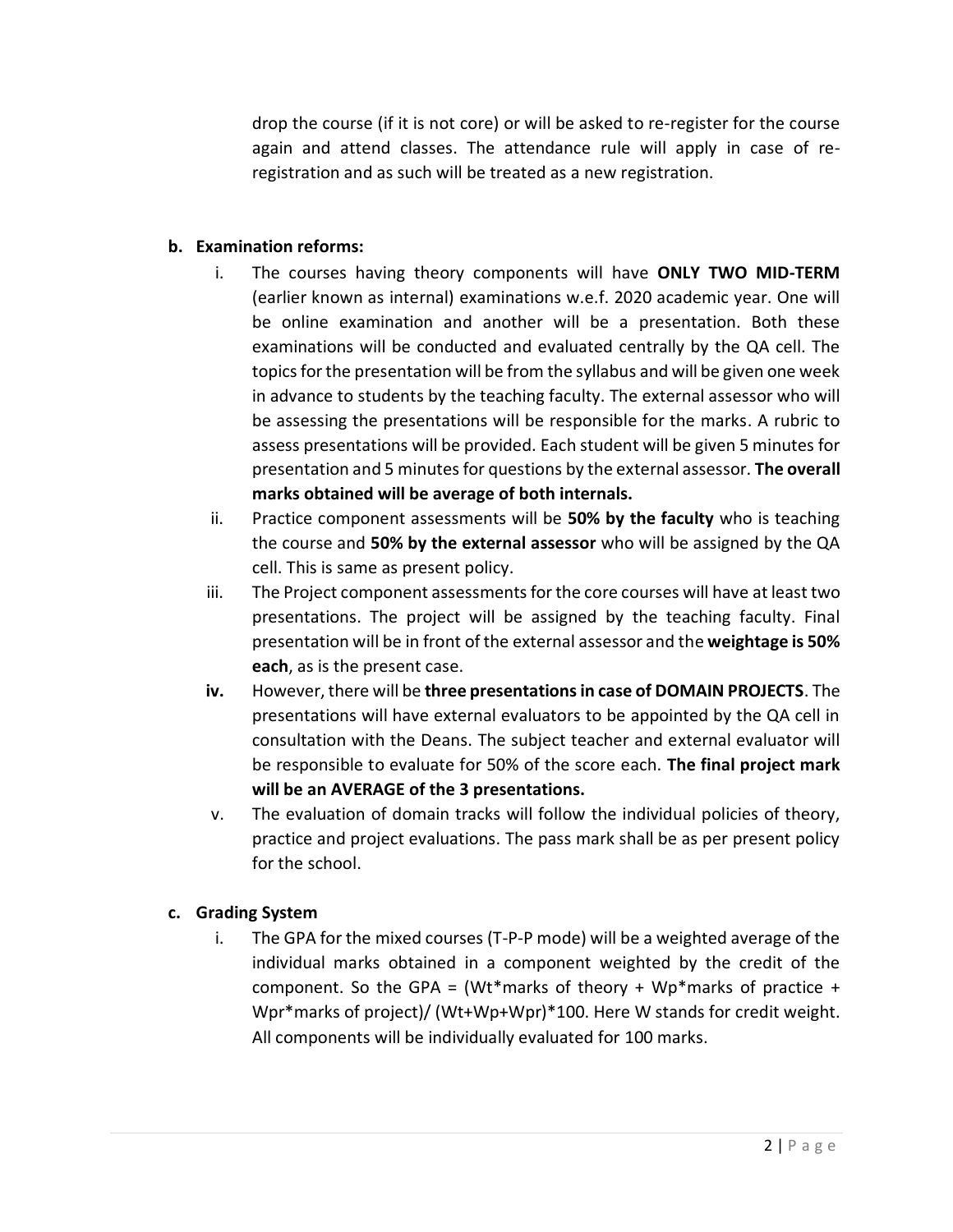*Details of Theory + Practice + Project (Wt\*100+Wp\*100+Wpr\*100), where W stands for the credit weight of the component:*

|                                                | <b>Theory</b> |                   | <b>Practice</b> |                          | Project                |           |
|------------------------------------------------|---------------|-------------------|-----------------|--------------------------|------------------------|-----------|
|                                                |               | Internal External |                 | <b>Internal External</b> | <i><b>Internal</b></i> | External  |
| <b>Marks for basic Assessment</b>              | 40            | 60                | 50              | 50                       | 50                     | 50        |
| <b>Total for basic Assessment</b>              |               | $Wt*100$          |                 | $Wp*100$                 |                        | $Wpr*100$ |
| % to be considered for Award of Weighted Grade |               |                   |                 |                          |                        |           |
| Grade                                          | Point         |                   |                 |                          |                        |           |

- *All marks obtained are out of hundred*
- For instance, a 3-1-1 course will have three times weight for theory marks, 1 weight each for practice and project.

# *Example*

Following example may be referred to have further clarity:

| <b>Course Title</b>                     | Code     | <b>Type of Course</b>     | $T-P-PJ$    |
|-----------------------------------------|----------|---------------------------|-------------|
| <b>Building of Cloud Infrastructure</b> | DECT0901 | Theory+ Practice+ Project | $1 - 2 - 2$ |

If a student secures 87 marks in theory, 89 marks in practice and 92 marks in project out of 100 including internal and external, then the award of grade will be as per following method:

|        |    |        | Practi          |    |        |         |     |        |                   | Wt*Theory+    |       |       |
|--------|----|--------|-----------------|----|--------|---------|-----|--------|-------------------|---------------|-------|-------|
| Theory |    |        | cal             |    | $Wp*$  | Project |     | Wpr*   | Wt*Theory+        | Wp*Practical+ | Round |       |
| Mark   |    | Wt*    | Mark            |    | Practi | Mark    |     | Projec | Wp*Practical+Wpr* | Wpr*Project   | up    |       |
| (100)  | Wt | Theory | $^{\prime}100)$ | Wp | cal    | 100)    | Wpr |        | Project           | /Credit       | total | Grade |
| 87     |    | 87     | 89              |    | 178    | 92      |     | 184    | 449               | 89.8          | 90    |       |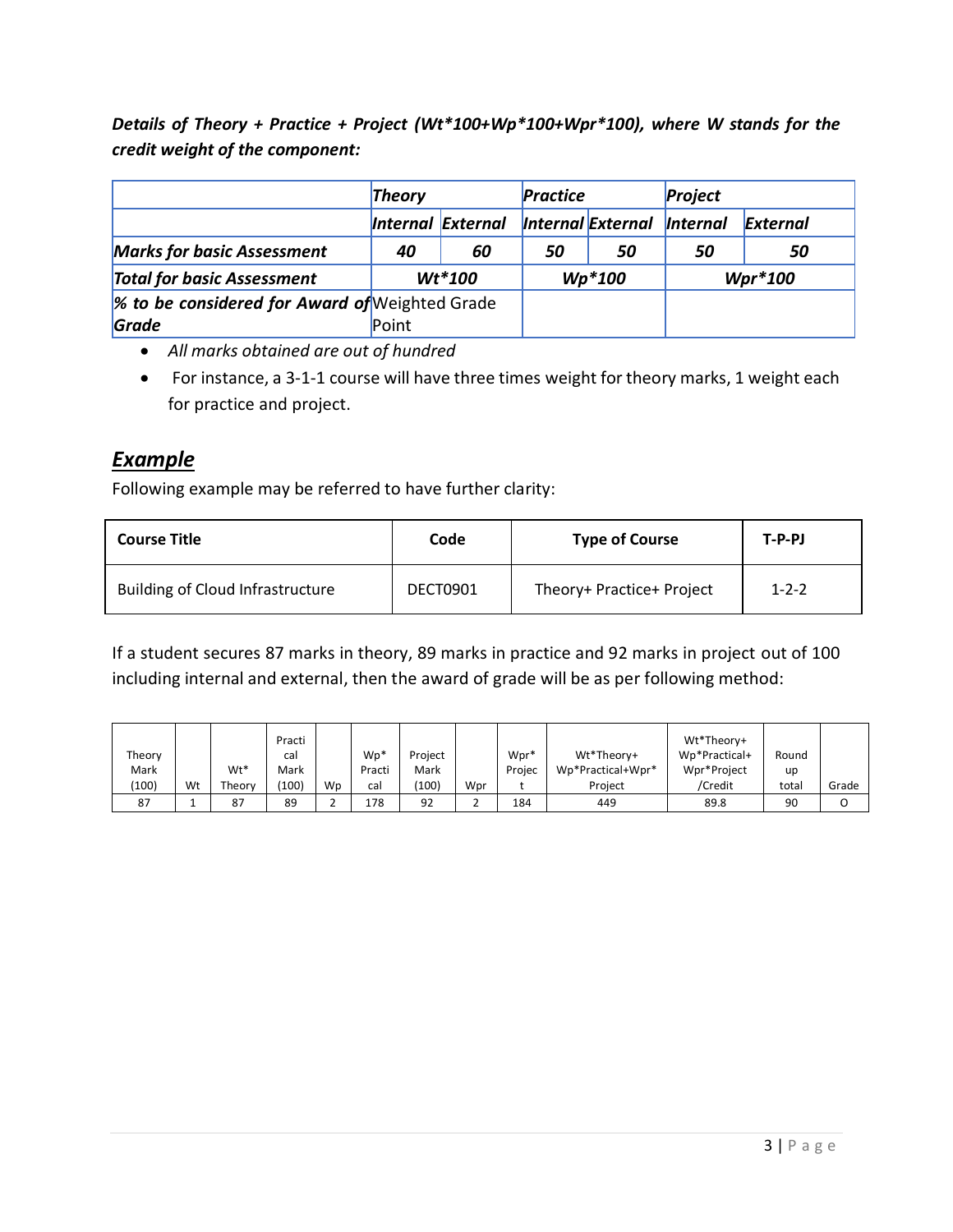# **GUIDELINE FOR EVALUATION OF INTERNAL AND EXTERNAL COMPONENTS OF THEORY, PRACTICE AND PROJECT PAPERS**

# 1. **EVALUATION CRITERIA FOR THEORY PAPERS**

- **END SEMESTER THEORY EXAMINATION:** To be conducted by QA as per the existing rules.
- **MID-TERM THEORY EXAMINATIONS:**

Conduct, evaluation and publication of scores of mid-term examination will be the responsibility of the QA cell w.e.f. 2020-21 academic session. The mid-term assessments will have 40% weightage. Two mid-term assessments will be conducted each with 15% weightage as per the university academic timetable. Assignment and attendance will also be part of the assessment with 10% weightage. The details are indicated in the table below:

| SI#            | <b>Mid-Term Examinations</b>                                                                                                                                                                                                               | <b>Overall</b> |
|----------------|--------------------------------------------------------------------------------------------------------------------------------------------------------------------------------------------------------------------------------------------|----------------|
|                |                                                                                                                                                                                                                                            | Weightage      |
| $\mathbf{1}$   | <b>Mid-Term-I: Online Mode</b>                                                                                                                                                                                                             | 30%            |
| $\overline{2}$ | <b>Mid-Term-II: Presentation</b>                                                                                                                                                                                                           |                |
| 3              | <b>Assignments and Attendance</b><br>Assignment (Overall weightage 5%)<br>Attendance (Overall weightage 5%)<br>٠<br>$90\%$ & above = 5<br>$\circ$<br>$85\% - 89\% = 4$<br>$\circ$<br>$80\% - 84\% = 3$<br>$\circ$<br>$\circ$ 75% - 79% = 2 | 10%            |
|                | <b>Total</b>                                                                                                                                                                                                                               | 40%            |

*Note: The evaluation pattern and external internal weightage for B.Arch will be as per Council of Architecture (COA), B.Pharm & D.Pharm as per PCI norms, B.Sc (Hons) Agriculture & M.Sc (Ag) shall be as per ICAR regulations.*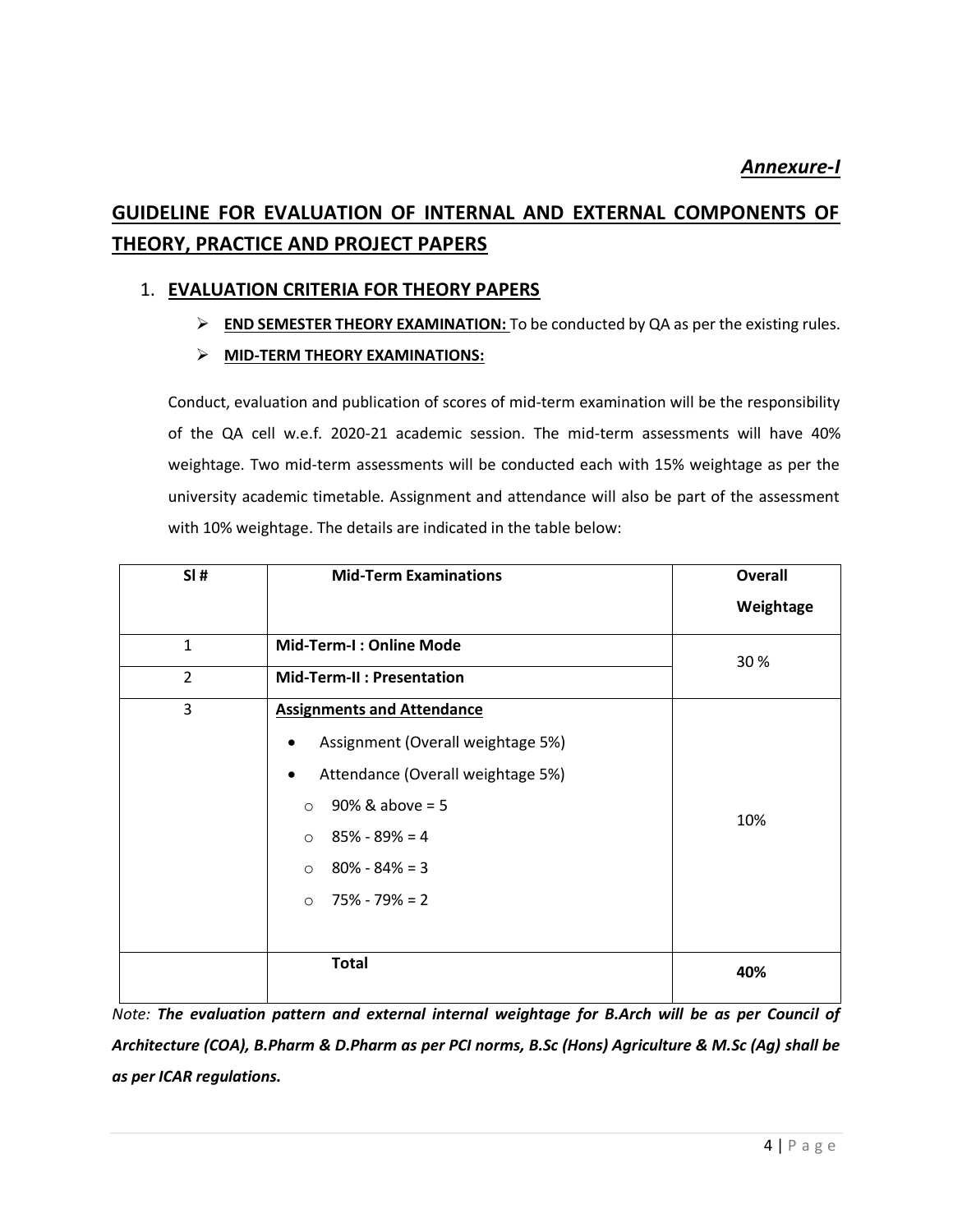*Mid-Term I: Online Examination:* The evaluation will follow MCQ pattern.

#### *Mid-Term II: Presentations*

The broad guideline to evaluate the presentations may be as under:

| A | Content                    | 03 points |
|---|----------------------------|-----------|
| B | Delivery                   | 03 points |
| C | Organization               | 03 points |
| D | Creativity                 | 03 points |
| F | Length of the Presentation | 03 points |
|   | <b>Total Score</b>         | 15 points |

# **2. EVALUATION OF PRACTICE/ LABORATORY COMPONENTS**

 $\triangleright$  The evaluation of the practice component will be carried out 50% by concerned faculty and 50% by the external examiner to be assigned by the QA cell and will be conducted as per the present policy. Details are as under:

### *Internal*

| Α | Concept                             | 05 |
|---|-------------------------------------|----|
| B | Planning & Execution /<br>Practical | 10 |
|   | Simulation/ Programming             |    |
|   | Result and Interpretation           | 10 |
|   | Assignment/ Record/ Report          | 10 |
|   | <b>Student Conduct</b>              | 05 |
|   | Viva                                | 10 |
|   | <b>Total</b>                        | 50 |

#### *External*

|   | Concept                          | 05 |
|---|----------------------------------|----|
| B | Planning & Execution / Practical | 10 |
|   | Simulation/ Programming          |    |
|   | Result and Interpretation        | 10 |
|   | Assignment/ Record/ Report       | 10 |
|   | <b>Student Conduct</b>           | 05 |
|   | Viva                             | 10 |
|   | Total                            | 50 |